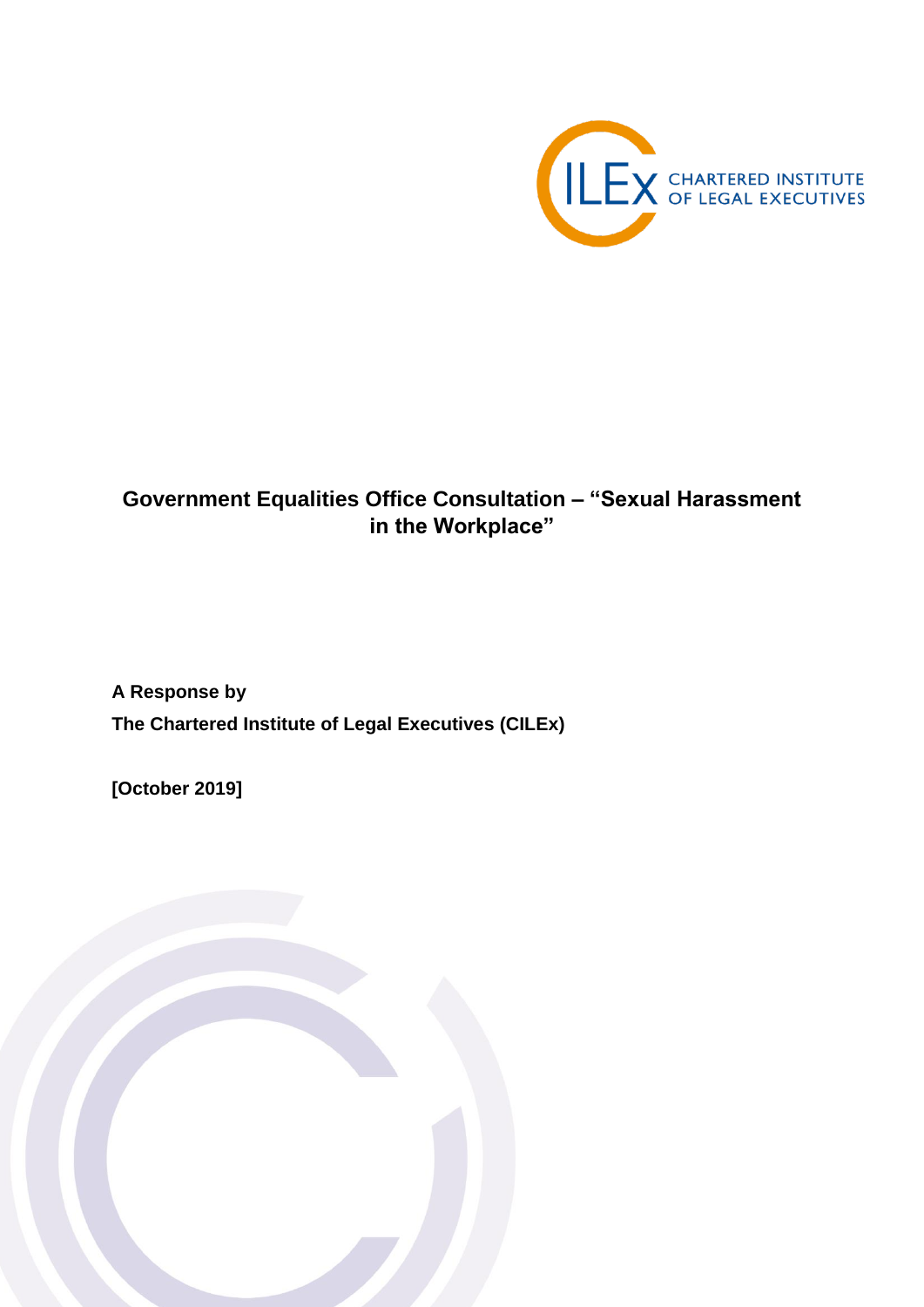| <b>Contents</b>  |                                    | Page             |
|------------------|------------------------------------|------------------|
| 1.               | Summary of Recommendations         | 3                |
| $\overline{2}$ . | <b>Introduction General Points</b> | $\overline{4}$   |
| 3.               | <b>General Points Question 1</b>   | $\sqrt{5}$       |
| 4.               | Question 1                         | $\overline{7}$   |
| 5.               | Question 2                         | $\overline{7}$   |
| 5.               | Question 3                         | $\boldsymbol{9}$ |
| 6.               | Question 4                         | 10               |
| 7.               | Question 5                         | 10               |
| 8.               | Question 6                         | 11               |
| 9.               | Question 7                         | 11               |
| 10.              | Question 8                         | 12               |
| 11.              | Question 9                         | 12               |
| 12.              | Question 10                        | 12               |
| 13.              | Question 11                        | 13               |
| 14.              | Question 12                        | 13               |
| 15.              | Question 13                        | 14               |
| 16.              | Question 14                        | 15               |
| 17.              | Question 15                        | 15               |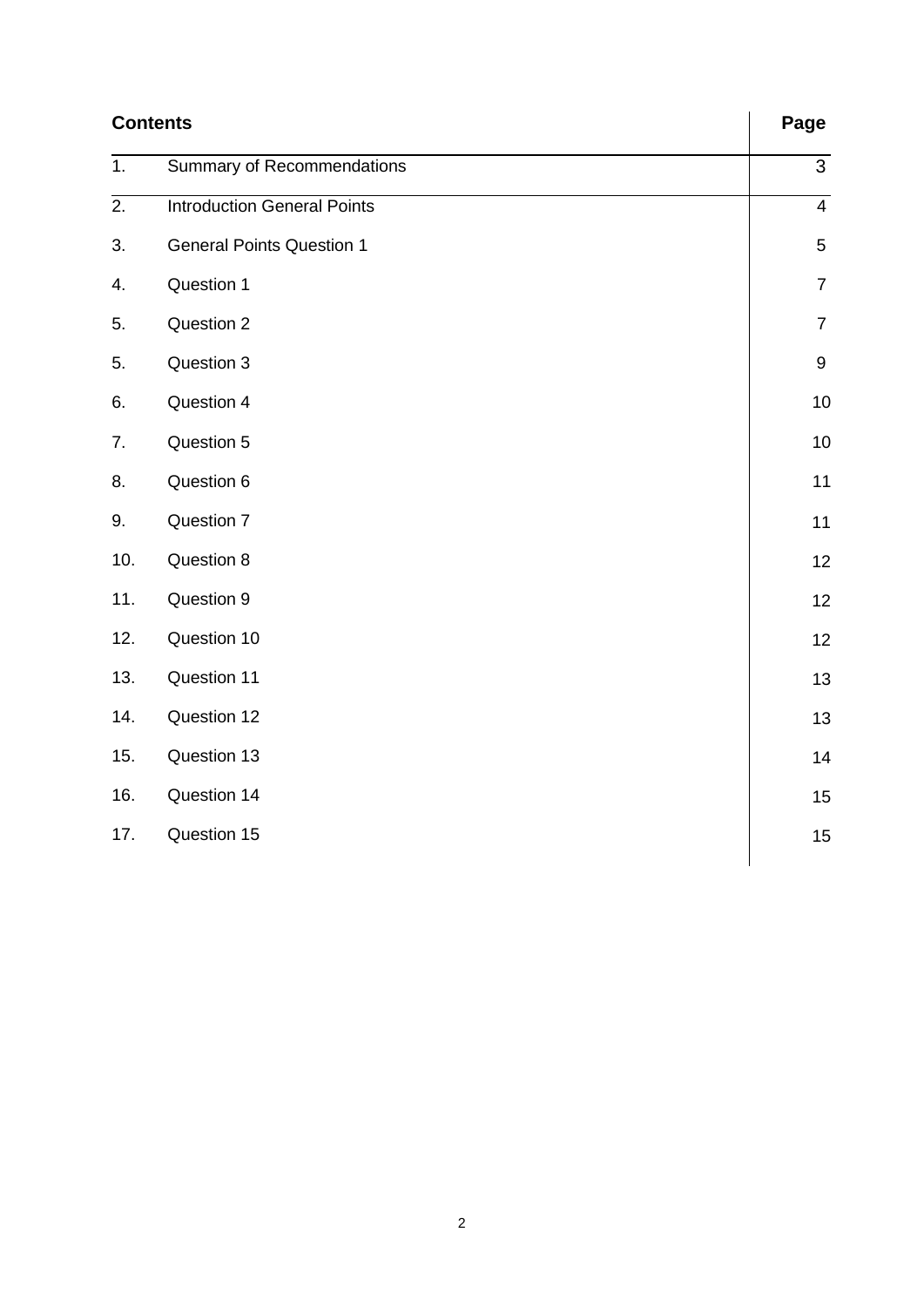#### **1. Summary of Recommendations**

- 1.1. CILEx welcomes the government's efforts to tackle sexual harassment in the workplace. (Para 3.1, 4.1–4.2)
- 1.2. It is hoped that the new proposed duty shall be beneficial in focusing efforts towards prevention and thereby proactively avoiding incidents of workplace sexual harassment. (Para 3.2, 4.4)
- 1.3. CILEx awaits the proposed statutory Code of Practice, intended to provide the detail behind this new duty, and stresses that any obligations imposed on employers should not become simple tick-box exercises. (Para 3.3–3.4, 4.3)
- 1.4. The new preventative duty ought to be supported by parallel reforms for improving access to justice within the employment tribunal. This includes: extended limitation periods, providing the tribunal with powers to enforce their own orders, and opening up access to legal aid. (Para 3.5)
- 1.5. 79% of CILEx members agreed that the current three-month limitation period is not sufficient for bringing a claim before the tribunal and creates additional barriers for victims seeking justice. (Para 4.18)
- 1.6. CILEx members favoured an extended limitation period of 9-12 months for bringing an Equality Act claim, (Para 4.19) and a further extension for pregnant women in recognition of the additional pressures they face. (Para 4.20)
- 1.7. Other possible circumstances for extensions to the limitation period were also put forward, such as instances where the victim has suffered from mental health issues. (Para 4.21–4.22)
- 1.8. CILEx calls for non-legislative solutions in complementing the new statutory duty to address wider factors which have contributed to sexual harassment incidents and barriers to reporting. These include: a lack of employer awareness of how to prevent harassment, structural workplace inequalities and institutionalised behaviours, and general societal attitudes. (Para 4.5, 4.10, 4.24–4.25)
- 1.9. Dual enforcement of the new statutory duty, by virtue of individual claims and existing enforcement under the European Human Rights Commission, is welcomed to account for the limitations of enforcement bodies. (Para 4.6–4.8)
- 1.10. 73% of CILEx members agreed with adopting a compensatory model for the new preventative duty, mirroring those available under the existing TUPE provisions. (Para 4.9)
- 1.11. Majority of CILEx members further agreed that this new duty, and wider Equality Act protections, ought to extend to instances of third-party harassment, (Para 4.11– 4.13) as well as to volunteers and interns, where they are not already covered by relevant provisions. (Para 4.14–4.17)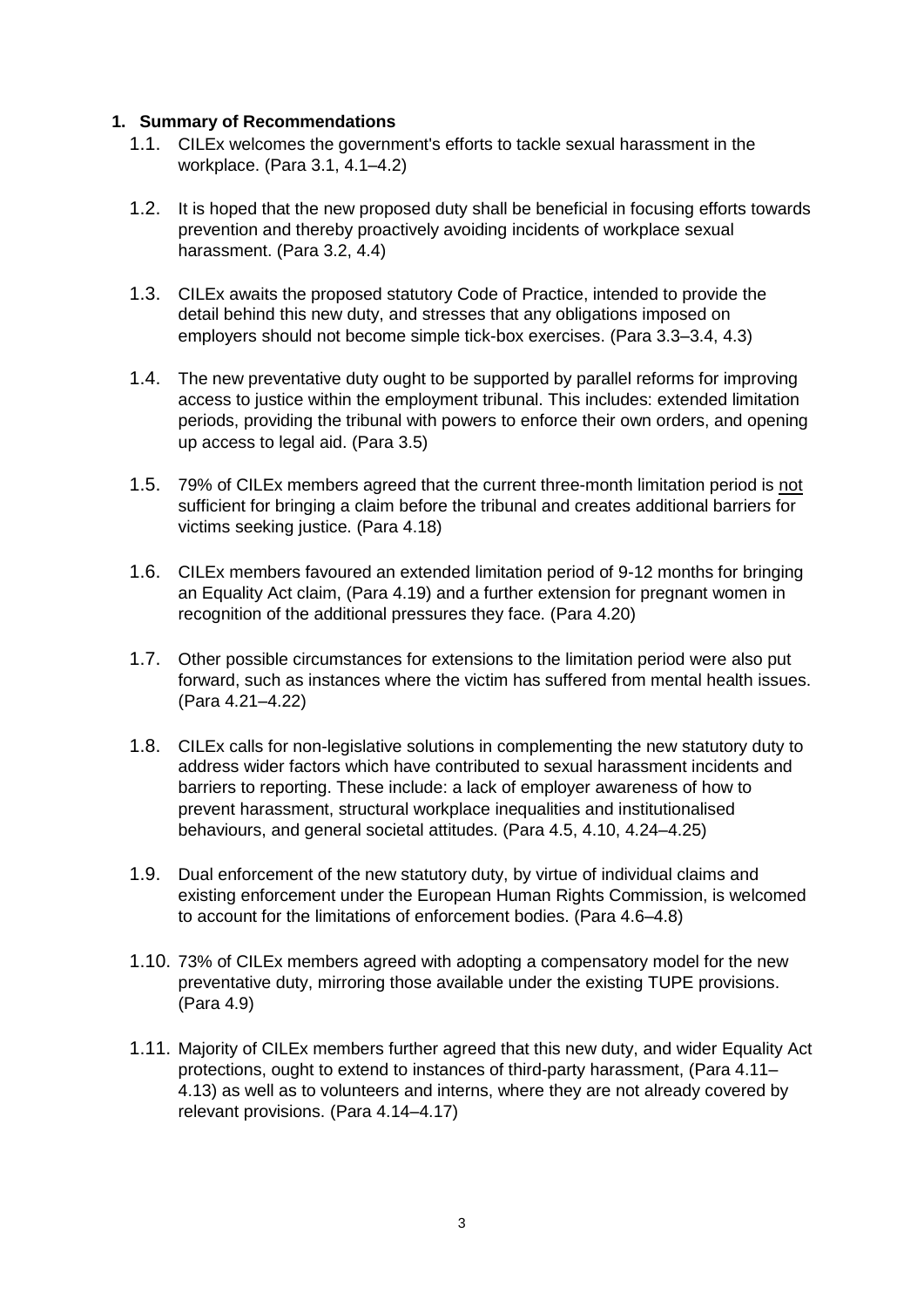#### **2. Introduction**

- 2.1. The Chartered Institute of Legal Executives (CILEx) is the professional association and governing body for Chartered Legal Executive lawyers, other legal practitioners and paralegals. CILEx represents around 20,000 members, which includes approximately 7,500 fully qualified Chartered Legal Executive lawyers.
- 2.2. This response has been informed by member feedback provided from both a practitioner perspective (with almost 1,250 Chartered Legal Executives specialising in employment law) and a personal perspective, from members more generally in workplace environments who have had personal experience of this and related matters. Contributions have therefore been gathered from a wide range of CILEx members from across our membership base.
- 2.3. As it contributes to policy and law reform, CILEx endeavours to ensure relevant regard is given to equality and human rights, and the need to ensure justice is accessible for those who seek it.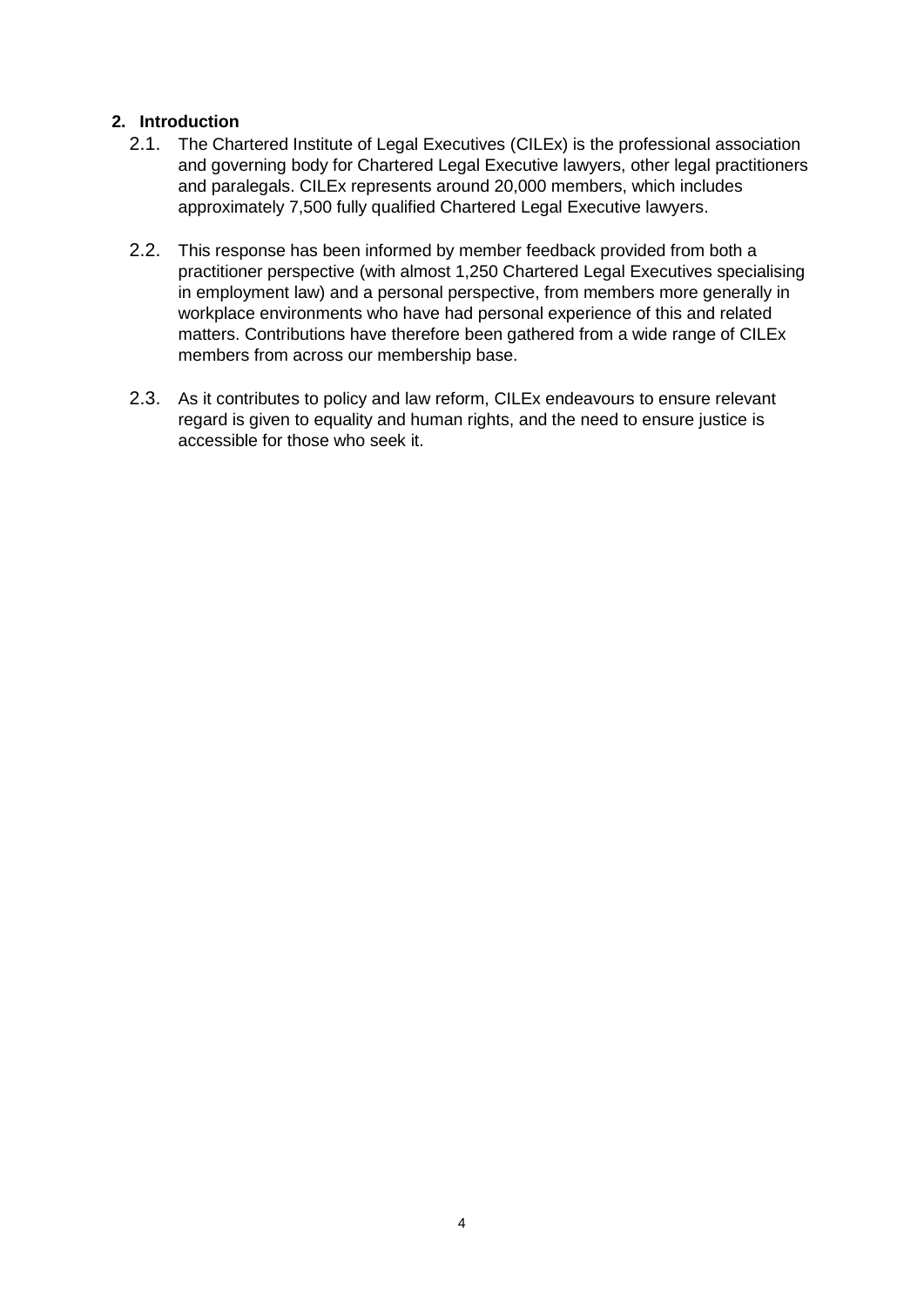#### **3. General Points**

- 3.1. CILEx has long been an advocate for eliminating barriers in the workplace and encouraging greater diversity within the legal profession. It is our belief that everyone has the right to be treated fairly and equally at work, to have their rights and interests protected, and their personal life respected. Underpinning this aim is the duty, as the legal profession, to uphold the rule of law; safeguarding that all are equal before the law and that mechanisms are in place for adequate enforcement of legal rights and protections.
	- 3.1.1. However, CILEx is concerned to see that this has not always been the case within the context of workplace protections. Earlier research into the impacts of pregnancy and redundancy protections<sup>1</sup>, confidentiality clauses<sup>2</sup> and access to the employment tribunal<sup>3</sup> have demonstrated that workplace harassment, bullying and discrimination still take place and that weak enforcement has prevented those culpable from being held to account.
	- 3.1.2. CILEx welcomes these proposals, alongside the government's wider initiatives (such as the Good Work Plan initiatives) to help combat these inequalities and provide a safer working environment for all. These reforms must seek to rectify the current dichotomy between what is law and what is practice and ensure that mechanisms for enforcement are sensitive to the needs of victims: *"It is very easy to uphold the law without actually doing anything to help the victim."*  (CILEx member quote)
- 3.2. CILEx supports the principle behind these reforms in gravitating towards preventative action and strengthening enforcement mechanisms so that the onus is removed from the victim.
	- 3.2.1. Having surveyed members working in employment law, as well as those working more widely in other areas of the profession, CILEx has received professional and personal feedback on the impacts that these proposals could have.<sup>4</sup> Almost three quarters of all members responding to our survey, agreed or strongly agreed that sexual harassment is still prevalent in the workplace, with a general consensus that this can largely be attributed to workplace power imbalances alongside a lack of enforcement where harassment has occurred.<sup>5</sup> A greater focus on the role of employers before an incident takes place, would thereby be beneficial in establishing a more level playing field from the outset,

<sup>1</sup> CILEx Submission, *Department for Business, Energy and Industrial Strategy Consultation: Extending*  redundancy protection for pregnant women and new parents, (April 2019).

<sup>2</sup> CILEx Submission, *Department for Business, Energy and Industrial Strategy Consultation: Confidentiality Clauses,* (April 2019).

<sup>&</sup>lt;sup>3</sup> CILEx Submission, Law Commission Consultation: Employment Law Hearing Restructures, (January 2019).

<sup>4</sup> Majority (40%) of CILEx members responded to our surveys on these proposals from the capacity of an employee, worker or intern with personal experience of these matters; 15% responded from the capacity of a legal professional with experience in employment matters; 17.5% responded in both a personal and professional capacity, and 27.5% preferred not to say what capacity they were responding in.

<sup>&</sup>lt;sup>5</sup> 78.7% of survey respondents selected these two options as the most likely reason for why existing laws may have been ineffective in stopping sexual harassment incidents. Taken in conjunction with qualitative member comments, results still demonstrate that these were the most likely reasons selected by CILEx members.

Other reasons included: a lack of awareness of legal protections; a lack of oversight within the workplace; nuances in identifying sexual harassment which can make it difficult to determine the extent of severity; social norms.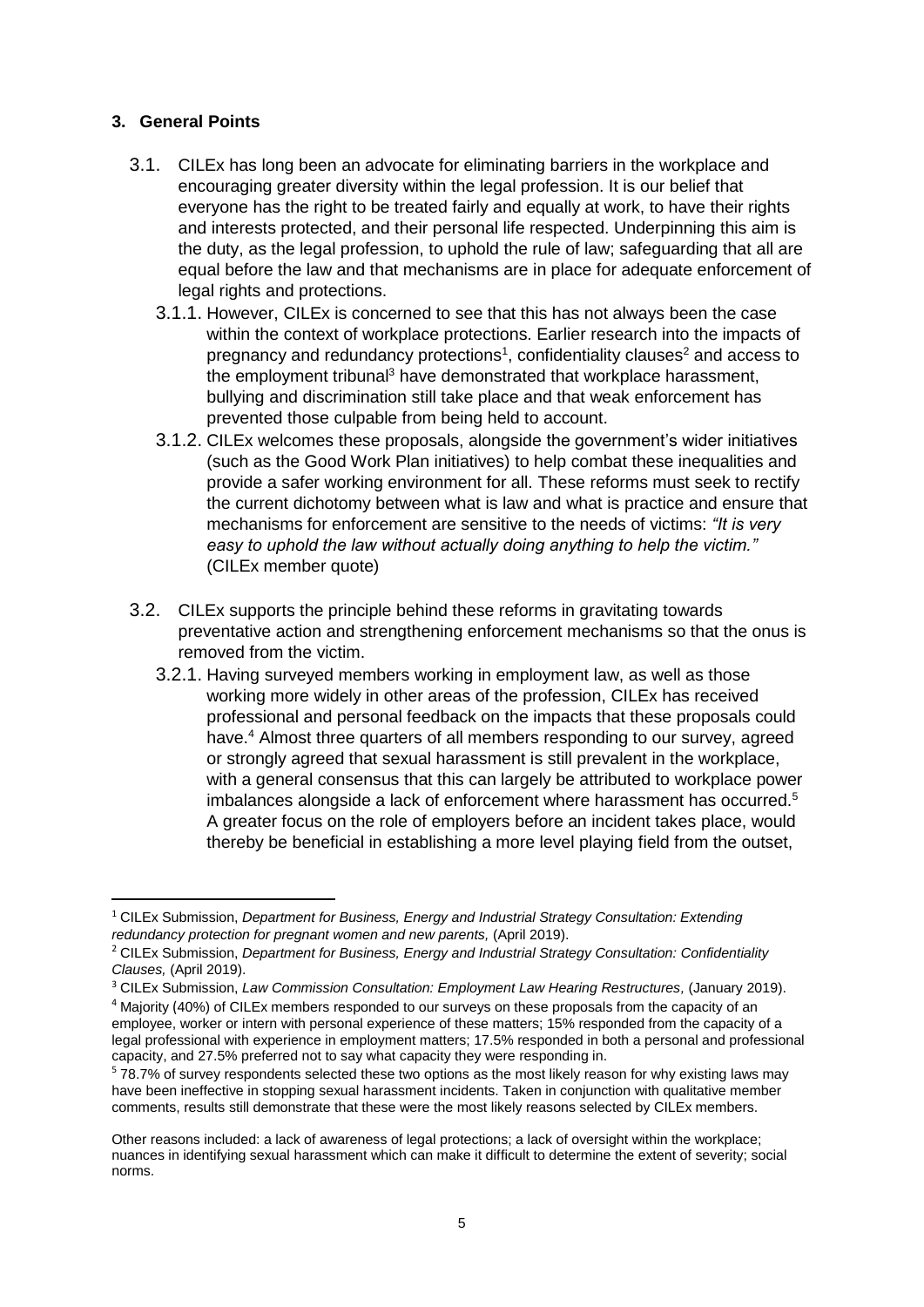alongside the proposals put forward for strengthening enforcement mechanisms.

- 3.3. However, in implementing these proposals it is important to ensure that the new statutory duty does not become a simple tick-box exercise. The risk of this happening arises by virtue of the very nature of preventative action whereby it becomes more difficult to interpret and apply legal principles by a reliance on contextual factors.<sup>6</sup>
- 3.4. As such, CILEx looks forward to the publication of the supplementary Code of Practice in the hope that this will provide extra clarity around how the preventative new duty shall be implemented. In the absence of this code, it is hard to determine the true scope of these proposals in terms of what the new duty shall entail and how it is intended to operate; as conceded by the consultation paper, this is exacerbated by the current ambiguities around what 'all reasonable steps' means in practice.<sup>7</sup> CILEx thereby awaits more detail on these factors, to better understand the practical application of the new proposed duty, i.e.: the extent of employer obligations required, best practice standards for preventative measures, and the protections intended to be offered to employees/workers.
- 3.5. In addition, CILEx would like to emphasise the importance for these proposals to be supported by parallel reforms to employment tribunal restructures.<sup>8</sup> which go beyond remedying the barriers caused by limitation periods and seek to overcome additional barriers which have undermined access to justice when enforcing workplace protections. This includes reforms proposed for providing the tribunal with powers to enforce its own orders, ensuring that claims are appropriately handled by specialist judges, and removing arbitrary technicalities which have prevented 'workers' from having their cases heard.
	- 3.5.1. Furthermore, as stated previously, CILEx fully endorses that legal aid should be available for litigants in the employment tribunal, as well as other areas, so that access to justice can be improved.<sup>9</sup> Integral to this is that the courts and tribunals are, and are seen to be, accessible to those who need them. This has particular significance with regard to employment claims given the Government's Employment Tribunal fees regime that was found to be illegal in the Supreme Court's judgment in R (UNISON) v Lord Chancellor [2017] UKSC 51. That fees regime will inevitably have lingering deleterious effects, and the government will wish to assure itself that the perception that the employment tribunal prices people out of justice is not putting people off bringing legitimate claims.

<sup>6</sup> For instance, it is recognised that the current statutory defence of 'taking reasonable steps' under sexual harassment laws, are determined by looking at the contextual factors at play. This approach becomes much harder to adopt in the context of the new proposed duty, as it is intended to be imposed pre-emptively and therefore as there is no incident per se, there are fewer contextual factors to draw from. Consequently, it is still yet to be seen how this new duty shall be gauged and employer responsibility determined.

<sup>7</sup> Government Equalities Office, *Consultation on Sexual Harassment in the Workplace,* (11 July 2019), para 1.4- 1.6.

<sup>8</sup> See footnote 3.

<sup>9</sup> See footnote 1 and 2.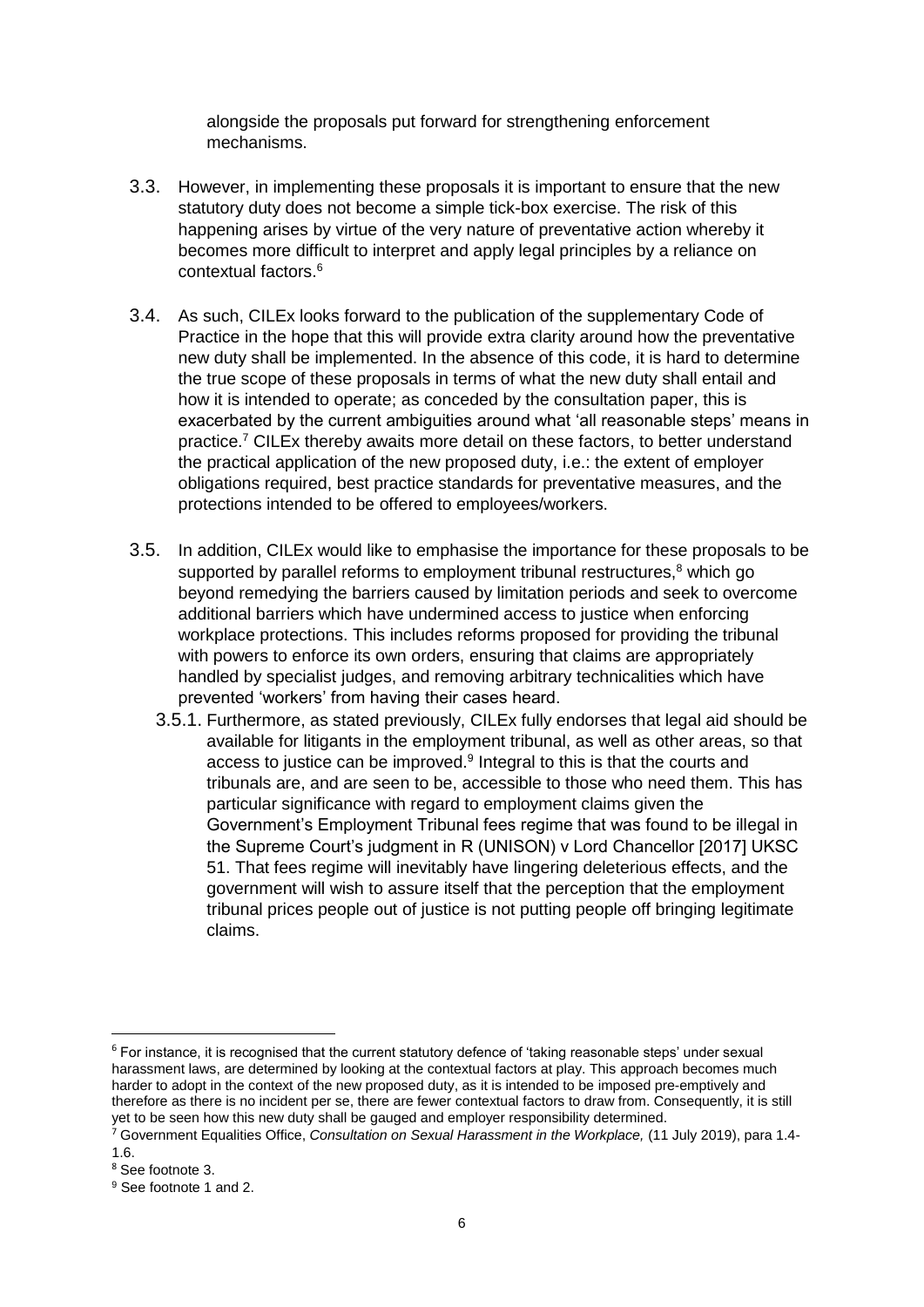#### **4. Responses to Specific Questions**

#### Q1. If a preventative duty were introduced, do you agree with our proposed approach?

4.1. A recurring theme amongst member opinion suggested that the prevalence of sexual harassment at work is not due to intrinsic deficiencies in existing laws, but due to problems of workplace culture and social norms which can only be remedied through effective enforcement of legal protections (echoing, in part, the Women and Equalities Select Committee findings).<sup>10</sup> As one member commented:

*"Laws do not impact culture without enforcement or strong messages. Cultures where sexual behaviour in the workplace is accepted as banter or the norm dismiss legislation and minimise its impact making those subject to the behaviour feel the laws are not worth pursuing. Peer pressure in these environments is rife for example even where a woman or man considers action there is pressure to not take such behaviours so seriously by others."*

- 4.2. With this in mind, CILEx welcomes that these proposals do not intend to reinvent the wheel, but more sensibly build off existing concepts within the Equality Act with a greater focus on reforming the crux of the problem, i.e.: the disregard of existing legal protections owing to workplace attitudes and wider problems of enforcement. In establishing a proactive duty for preventing workplace harassment, it is hoped that employees/workers can trust that the legislative protections available to them are being taken seriously by their employer, as before-the-event prevention becomes just as important as after-the-event enforcement.<sup>11</sup>
- 4.3. However, given earlier evidence provided to the Women and Equalities Select Committee inquiry (2018) suggesting that existing legislative protections lack clarity (notably around the definition of 'all reasonable steps'), $12$  CILEx urges that work still needs to be undertaken to help bolster awareness of concepts under the Equality Act and wider laws. As such, CILEx awaits the anticipated statutory Code of Practice aimed at clarifying the law on this matter and reiterates the difficulties in providing our full support for these proposals whilst there is still some ambiguity around the detail behind it.

#### Q2. Would a new duty to prevent harassment prompt employers to prioritise prevention?

4.4. CILEx tentatively agrees that establishing this new duty should see a shift towards prevention and a move away from placing the onus on victims to challenge unlawful conduct. Just over half of all survey respondents agreed that the new duty would be useful in shifting the focus to prevention, which could in turn prove beneficial for enforcement. As one member put it:

 $\overline{a}$ 

<sup>10</sup> House of Commons, Women and Equalities Committee, *Sexual Harassment in the Workplace,* Fifth Report (Session 2017-2019) HC 725, Conclusions and Recommendations, p.48.

<sup>&</sup>lt;sup>11</sup> Member comments included: "*the earlier these issues are identified the easier they are to deal with.* 

*Enforcement would not need to be a priority if prevention was successful."; "Prevention [is] better than after the event."*

<sup>12</sup> Women and Equalities Committee, *Sexual Harassment in the Workplace: Oral Evidence*, HC 725, Evidence given by Joanna Blackburn, Q481 (6 June 2018).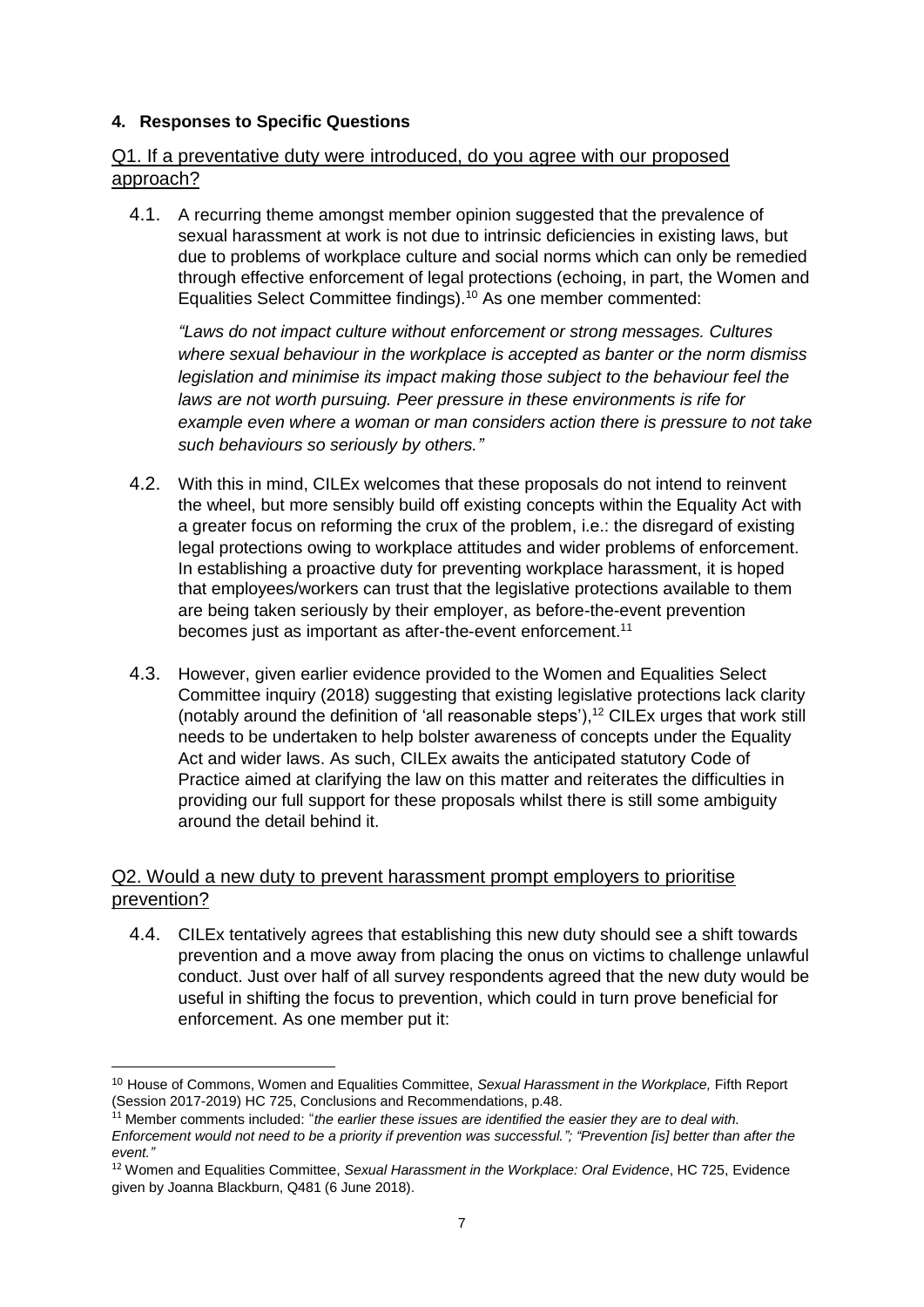*"[Current laws] are effective but only if enforced - many women feel unable to complain about their harassers for fear of retribution or perhaps understanding that it's not 'the norm' or just banter. If a better, safer space could be created to share the issues, and an environment showing zero tolerance to this created in the first place then perhaps the laws would be more effective further down the line."*

- 4.5. CILEx welcomes this proposal as the first step in preventing workplace sexual harassment, whilst emphasising the importance for this new statutory duty to be reinforced with non-legislative solutions to address the wider systemic factors that have contributed to this issue.
	- 4.5.1. An overwhelming message from CILEx members throughout survey responses highlighted that alongside these reforms, wider efforts shall still be required in: (a) educating employers on preventative measures,<sup>13</sup> (b) overcoming institutionalised workplace behaviours which are conducive to these issues.<sup>14</sup> and (c) shifting the dynamic in societal attitudes and cultural thinking. 15
	- 4.5.2. In respect of the former (the need to educate employers on preventative measures), survey respondents identified the proposition that 'employers do not know how to prevent sexual harassment effectively' as the most likely reason for why they may not have taken adequate steps to prevent workplace harassment to date.<sup>16</sup> Consequently, the Government Equalities Office may wish to reassure itself that additional resources are made available to employers to help support promotion of best practice.
		- 4.5.2.1. Nonetheless, it is noted that the second most likely reason selected by members was that 'employers do not take their responsibilities to comply with the law seriously enough'; and to that end, CILEx recognises that the new preventative duty will be useful.
	- 4.5.3. In respect of (b) members highlighted the backdrop of the legal profession as an example of institutionalised workplace behaviours which are conducive to these issues. For example, the lack of diversity within certain parts of the legal profession, particularly with regards to gender equality, coupled with hierarchical management structures and outdated norms, were seen to have contributed to

<sup>13</sup> Member comments included: "*Employers may miss the early signs and the problems grows"; "There are no preventative measures devised specifically for this. And employers seem reluctant to try and devise any. Also, there's no way of checking if any future or current employee is the type of person that would sexually harass or assault someone...*"; "*It needs to start earlier so that it is preventing poor conduct and attitudes whilst going through education and support given to both employers and employees through availability of education.";* 14 Member comments included: *"This type of behaviour is institutionalised in some professions and it needs* 

*employees to stand up and have a joint voice to prevent this type of behaviour. In many businesses the most senior staff are also the perpetrators so there is no higher to go to report the issues."; "Sexism is still rife in the legal profession with males being treated more favourably than females, with regard to wages, promotion and capability.*"; *"Gender pay gap. Disrespect to females in lower roles, or lower income, same roles. Attitudes need to change."*; *"People are afraid of their peers reactions, how it will affect the person accused even. Women are often made to feel like sexual harassment should be expected as it is so common. Making a stand against it needs to be publicised more."*

<sup>15</sup> Member comments included: "*Legislation is all very well but it is changing attitudes that matter. This should start in Law School where you are not only taught the law but also what to expect when you go into the workplace and what is and is not acceptable.*"; "*I feel that it is a wider issue than solely looking at employers."; "it is a whole society issue and employers cannot solve society's ills. Standards have changed and there are duties upon employers in place. More education of employers and employees may well be needed but the starting point is respect for all."*

<sup>&</sup>lt;sup>16</sup> The options provided for in our survey question included: 'Employers are unaware of their legal responsibilities' OR 'Employers do not take their responsibilities to comply with the law seriously enough' OR 'employers do not know how to prevent sexual harassment effectively' OR 'I disagree, the problem does not lie with employers.'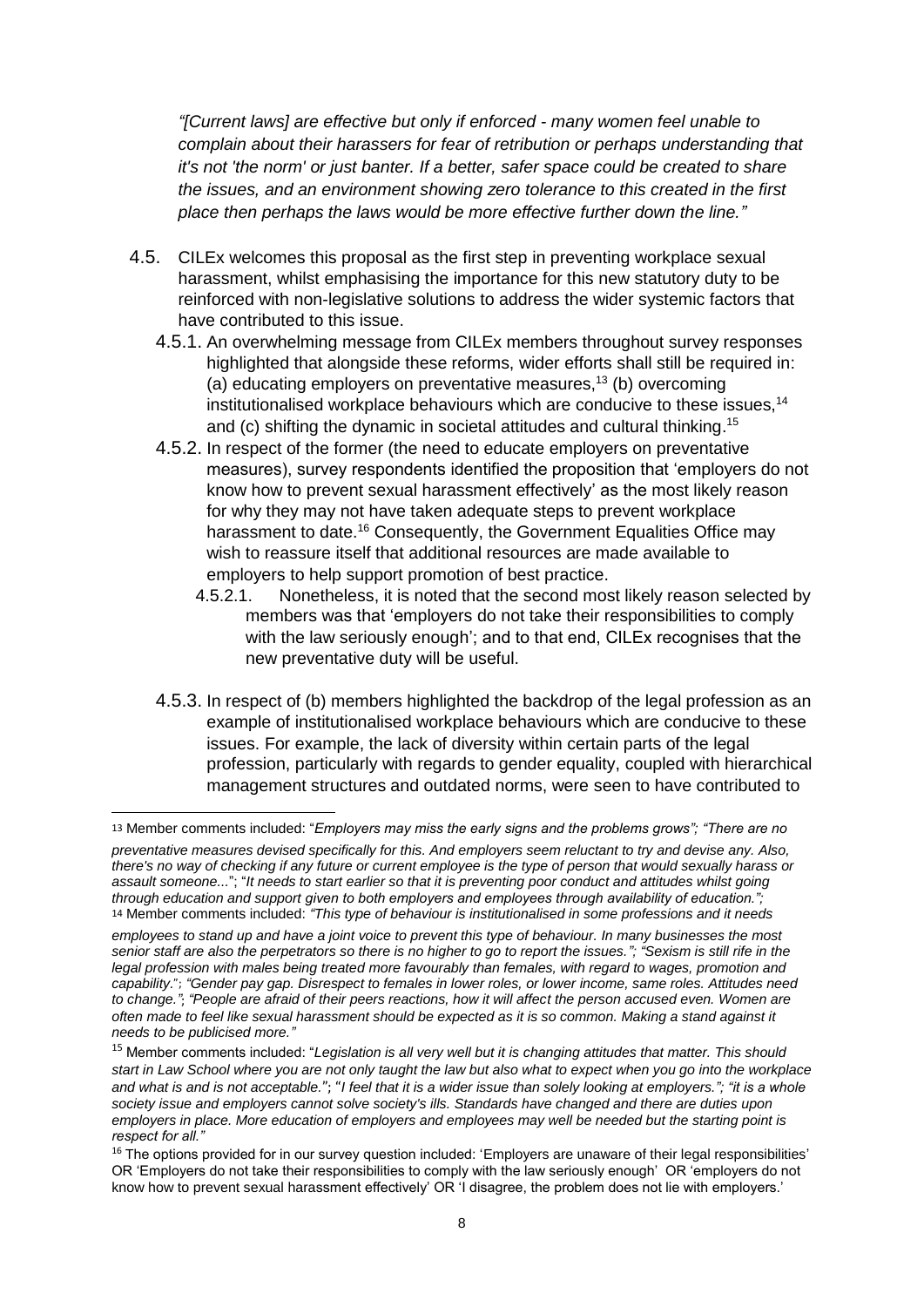$incidents$  of unreported sexual harassment $17$  and have created additional barriers to workplace protections and enforcement. One member commented:

*"I have never been so aware of my gender as in any meeting I take with male lawyers. In these meetings, their 'polite' behaviours, such as opening doors, pouring drinks, manners of address call out gender. This wouldn't be so bad if reciprocation were acceptable, but I often encounter situations where I reciprocate and the man cannot accept; e.g. a man won't walk through a door I am holding. I would not get away with calling them 'my dear man', though they call me 'my dear girl' with monotonous regularity. Before working in the legal industry, I worked in the medical industry, tech industry and academia."*

Wider reforms to improve access of opportunity within workplace environments, as well as reforms to structural inequalities such as gender pay gaps, would help in this regard and thereby be complementary to the above proposals.

4.5.4. Finally, in respect of (c), (wider societal attitudes and cultural thinking), one member observed:

*"Culturally in the UK we blame the victim, we look for reasons that something either isn't harassment, or the victim elicited it in some way (clothing, being too friendly, being drunk). Our workplaces are a reflection of our society. Women who raise complaints are often the ones exited from a business. I have experienced harassment and been involved in many cases as an employment lawyer and would do everything I could not to report it."*

CILEx stresses the importance of wider public education and awareness initiatives in helping to overcome these societal barriers, as well as independent support services for victims; although, it is recognised that a gravitation towards prevention is a positive step in changing these attitudes for the better.

## Q3. Do you agree that dual-enforcement by the EHRC and individuals would be appropriate?

4.6. 59% of survey respondents agreed that dual-enforcement by the EHRC and individuals would be the best option for enforcing compliance with the new preventative duty. This would enable punitive measures via the Tribunal/County Court to be imposed for non-compliance, acting as a stronger deterrent for employers to adhere to the preventative duty, as the enforcement powers of the EHRC are not always sufficient.<sup>18</sup>

<sup>17</sup> Member comments included: "*"Law is still a male dominated profession with many senior lawyers holding old* 

*fashioned views. People may be reluctant to speak out for fear of doing so damaging their career prospects."; "The fact that those with the power to 'hire and fire' are often men means that a woman feels like she can't speak up against anything if she wants to keep her job or get a promotion. People joke about sexual harassment, but the law isn't well known, and many companies do not have the relevant whistleblowing or disciplinary policies in place."*

<sup>18</sup> Member comments with respect to the EHRC's current enforcement powers included that they are: "*Not tough enough"* and that *"they should be able to impose financial penalties".* One member commented: "*if the EHRC has power to enforce fines, then I think the EHRC would have more clout in enforcement."*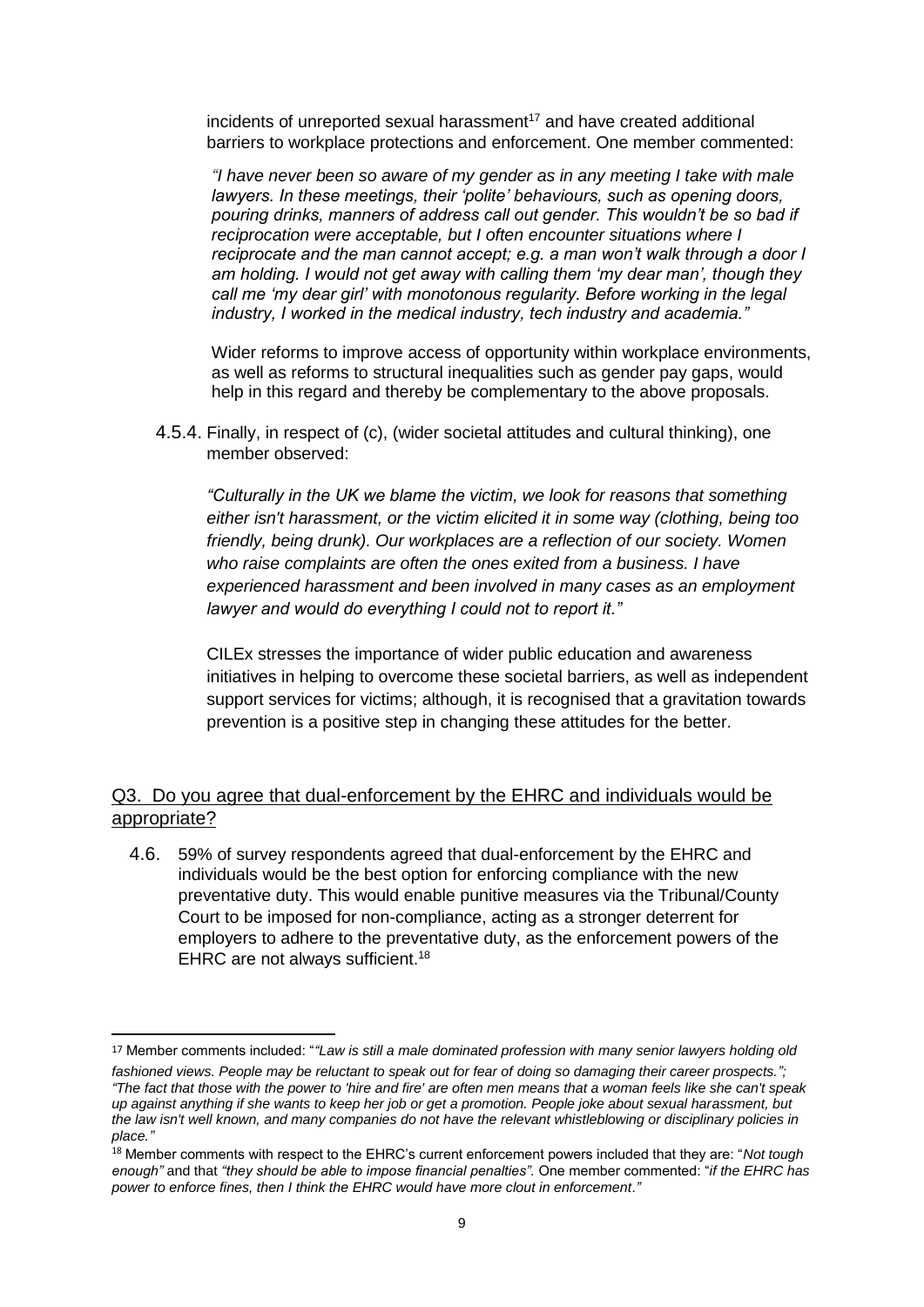- 4.7. This option was also seen to be beneficial in increasing awareness of enforcement mechanisms by providing a wider choice of redress routes as well as empowering victims by giving them the chance to ensure compliance.
	- 4.7.1. This is particularly prudent given survey findings which indicated that 77.2% of CILEx members were only slightly aware or moderately aware of the enforcement bodies currently available for handling various employment related matters.<sup>19</sup>
- 4.8. Nevertheless, CILEx agrees with the consultation paper's findings that where individual enforcement is permitted, a question arises over whether an incident of sexual harassment would need to have occurred to form the basis of the claim. As stated previously (paragraph 3.4 above), more detail is first needed on how the new preventative duty would be implemented as it is difficult to determine whether it would be proportionate to allow individuals to raise a claim in the absence of an incident, without knowing the extent of employer liability under the duty.

## Q4. If individuals can bring a claim on the basis of breach of the duty, should the compensatory model mirror the existing TUPE provisions and allow for up to 13 weeks' gross pay in compensation?

- 4.9. 72.7% of survey respondents agreed that non-compliance should result in a financial penalty for the employer, mirroring the existing TUPE provisions. However, amongst these respondents, 65.6% agreed that this should only be the case where an act of sexual harassment has taken place, so as to minimise the risk of abuse of the system.<sup>20</sup>
	- 4.9.1. One possible exception to this stance, was where non-compliance of the duty has been flagged to the employer on previous counts and the employer still fails to take the issue seriously.

Q5. Are there any alternative or supporting requirements that would be effective in incentivising employers to put measures in place to prevent sexual harassment?

4.10. CILEx provisionally supports the implementation of reporting requirements as proposed by the Government Equalities Office. This suggestion was similarly put forward amongst survey responses, in addition to the following suggestions made for incentivising employers to implement preventative measures against sexual harassment: 1). Routine inspections from auditors/outside inspectors, 2). Mandatory

 $\overline{a}$ 

<sup>19</sup> Once again it is noted here that majority of CILEx members surveyed on these proposals do not practice

employment law but responded on the basis of their own personal experience (see footnote 4 above). Those that were aware of relevant enforcement bodies commented: *"None of them worked for me or my friends. They are very limited in what they can do"; "They have neither the powers nor the staff to effectively address the myriad of problems that exist."; "[They are] not effective as they are not well known or even heard of by the public."; "I think the HSE is effective and the EHRC used to be but in recent years (maybe due to budget restraints) I feel they have been less prolific."*

<sup>&</sup>lt;sup>20</sup> One member commented: "No harassment should happen at work. We go there to earn a living. *Discrimination, harassment, assault - none of these should be part of anyone's job. If employers strive to provide a good, safe work environment, then employees strive. But I also believe that the employees should be personally held responsible for their actions too. It's the only way anyone would think twice before doing something. Personal responsibility seems to elude most people nowadays. In situations like these, personal responsibility is paramount for ensuring improvement of various situations."*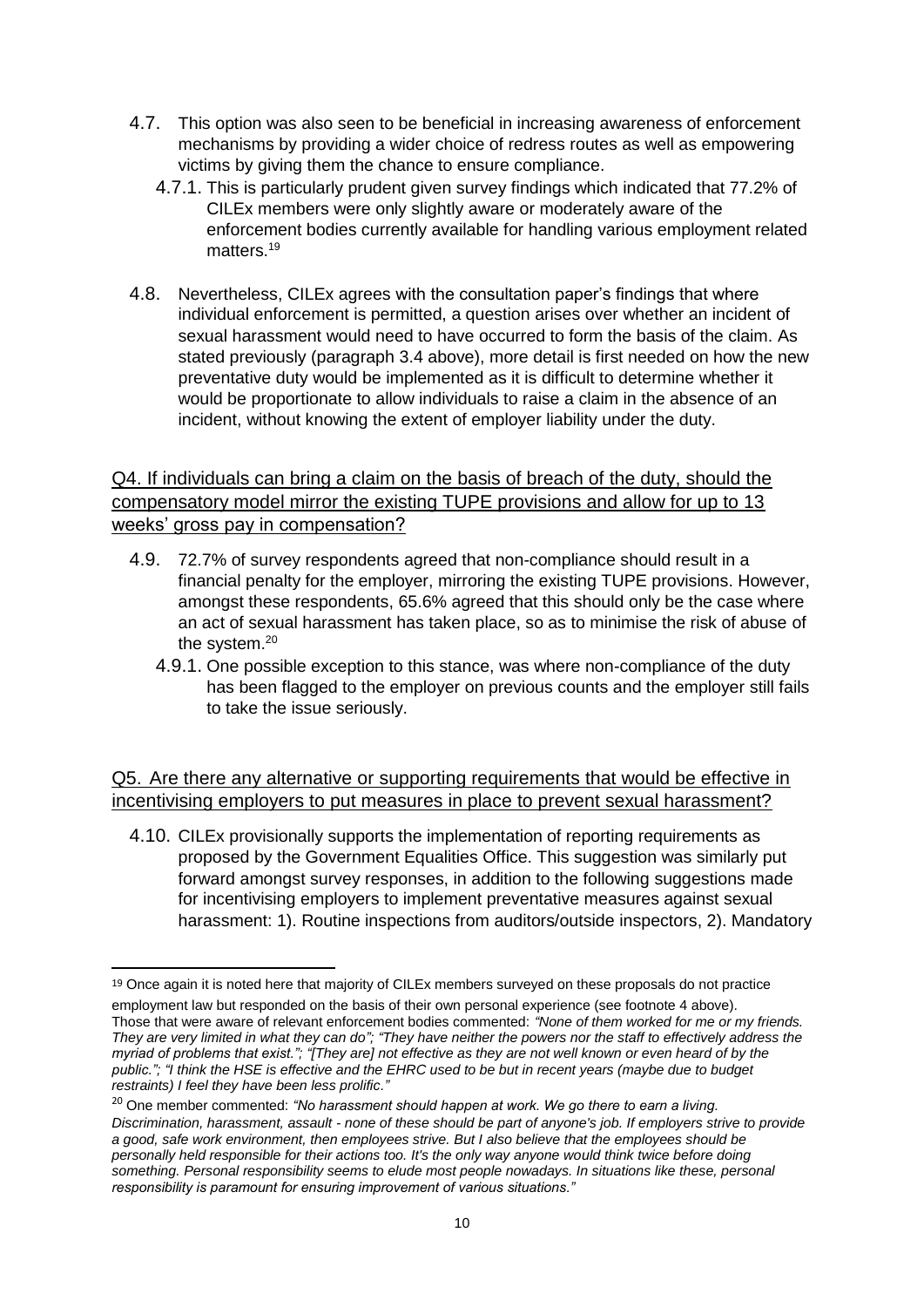in-house training on the topic of sexual harassment in the workplace, $^{21}$  3). Greater public awareness of what is, and what isn't, appropriate behaviour (to establish a greater societal consensus around what behaviours qualify as harassment),  $22$  4). Financial sanctions for employers who have failed to act where allegations have been made, 5). Best practice standards to help provide advice and guidance for employers on how to prevent workplace harassment; 6). Parallel initiatives to combat gender pay gaps and inequalities within employment (as discussed previously in paragraph 4.5.3 above).

4.10.1. However, in introducing reporting requirements, care must once again be taken to ensure that this does not simply become a tick-box exercise as a concern raised by member feedback was that "*a statutory duty would worsen the existing box-ticking culture in firms where training is carried out only to satisfy compliance.*" CILEx thereby continues to endorse a dual enforcement approach which recognises the importance of non-statutory initiatives in complimenting legislative reform.

#### Q6. Do you agree that employer liability for third party harassment should be triggered without the need for an incident?

- 4.11. CILEx recognises the need for the law and legal protections to be appropriately balanced in favour of both parties, and employer liability must thereby be premised on some act or omission on behalf of the employer. In the absence of a sexual harassment incident, the imposition of liability could be linked to the new preventative duty to avoid workplace sexual harassment (where preventative measures for third-party harassment are within the scope of requirements put forward in the expected statutory Code of Practice).
	- 4.11.1. In addition, CILEx agrees with the earlier decision to repeal the 'three strikes' rule owing to the principle that access to legal recourse and remedy should not be determined as a quantitative sum. Requiring that a person has to have been a victim of unlawful conduct on two prior occasions in order to establish employer liability is not a sure-fire way of ensuring proportionality of approach, as this overlooks the merits of individual cases.

## Q7. Do you agree that the defence of having taken 'all reasonable steps' to prevent harassment should apply to cases of third-party harassment?

4.12. 79.6% of CILEx members agreed that the consultation's proposed preventative duty should extend to incidents of third-party harassment as "*there has to be uniformity. Harassment is not an issue solely in relation to employees/employers.*" (CILEx member quote)

 $\overline{a}$ 

 $21$  One member suggested that the 'Respect Works' courses were particularly beneficial in this regard.

<sup>&</sup>lt;sup>22</sup> Suggestions were put forward for greater news presence and instructional webinars to aid in this regard.

This suggestion was made in recognition of member comments highlighting that the inconsistencies in approach of what amounts to inappropriate behaviour, may have contributed to unreported incidents: "*I think there are major issues with identifying sexual harassment and the subsequent issues with enforcement stem from there.*"; "*It is not always taken seriously, or people do not understand what substitutes as harassment."; "Employers may not recognise that there is a problem or may not see the behaviour as a problem due to their own attitudes and outlook.";* "*What some people deem harassment others see as banter. Words can have a more debilitating effect on people.";*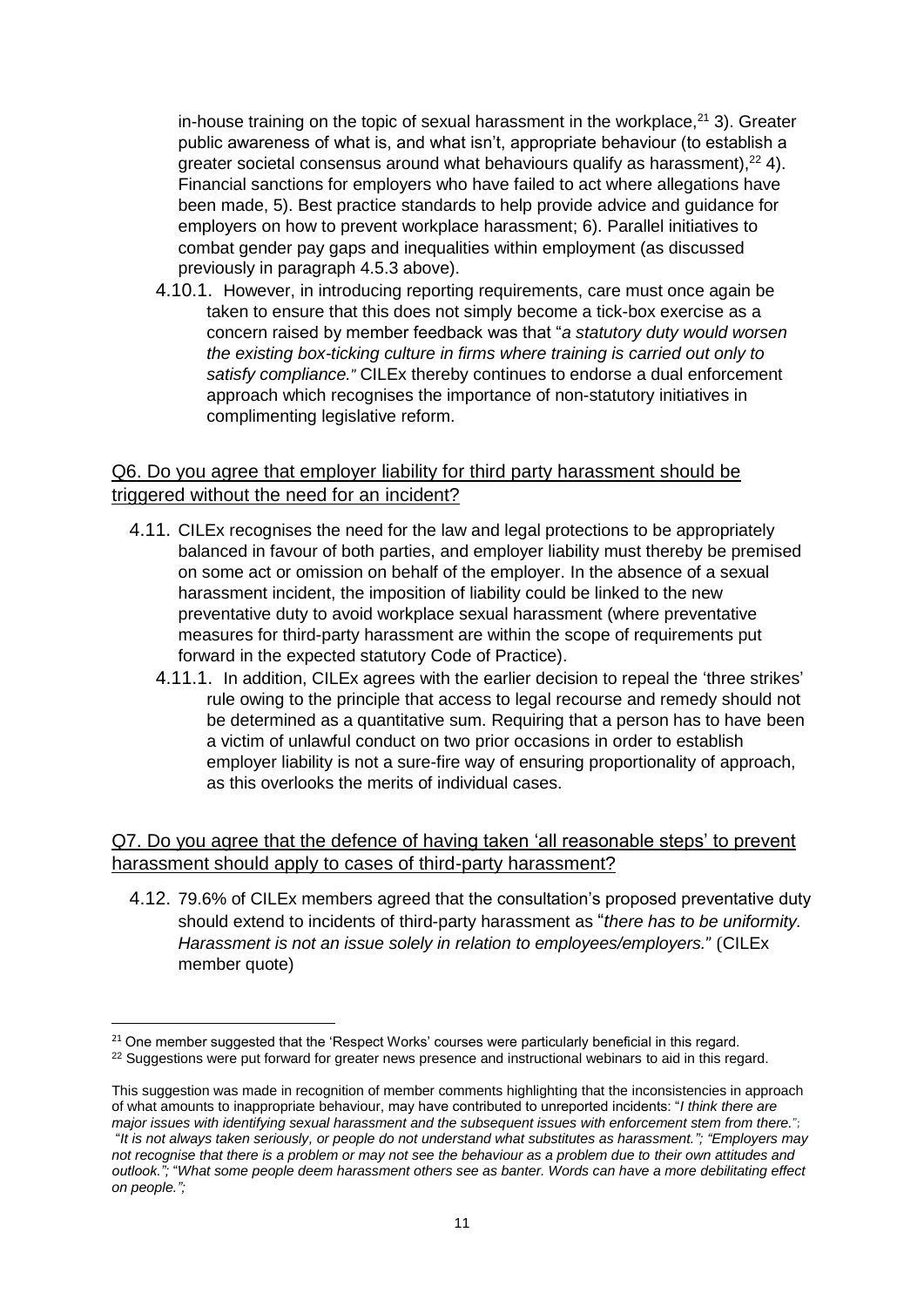4.13. CILEx members identified that third-party harassment does happen in practice and highlighted the additional complexity and pressure that this can create for a victim. Within the legal profession, incidents which have been instigated by clients were particularly prevalent, creating additional pressures around fear of loss of client accounts and uncertainties around navigating reporting procedures.<sup>23</sup>

## Q8. Do you agree that sexual harassment should be treated the same as other unlawful behaviours under the Equality Act, when considering protections for volunteers and interns?

- 4.14. 90.9% of survey respondents agreed that in principle the Equality Act's workplace protections, including sexual harassment protections, should be treated the same as other unlawful behaviours and thereby extend to volunteers. As CILEx members rightly pointed out these protections do not stem from remuneration but from a civic and moral duty.
	- 4.14.1. Members noted that volunteers can be heavily relied upon in certain industries such as charity shops, local theatres, youth organisations etc. and should not be placed at a disadvantage for working in these roles or environments.
	- 4.14.2. CILEx believes that these same principles ought to apply for interns (see paragraph 4.15 below).

#### Q9. Do you know of any interns that do not meet the statutory criteria for workplace protections of the Equality Act?

4.15. CILEx did not receive any member feedback to suggest that interns are not already within the scope of these protections, however, should any evidence come to light that this may be the case, CILEx urges the government to ensure that those on internships and work experience commitments, are also covered by the Equality Act protections.

## Q10. Would you foresee any negative consequences to expanding the Equality Act's workplace protections to cover all volunteers, e.g. for charity employers, volunteerled organisations, or businesses?

4.16. Members did note that this proposal could result in a hesitancy amongst employers to seek the assistance of volunteers or offer work experience/internship opportunities. However, a simple solution would be to ensure resources are made available to volunteers/interns and their employers (such as training and best

**.** 

<sup>23</sup> Member comments included: "*This often occurs and is often not reported especially where they are "good" clients*"; "*Staff in law firms get a lot of harassment from clients. This week in my job a member of staff was told by a client he would make her lose her job because he thought she was being rude to him."; "Managing Clients is easier than managing colleagues and bosses are probably more willing to sack off a Client/ customer / visitor. However staff need to be reassured that they can report issues and be supported and listened to - no matter how important the Client etc may be to the firm*"; "*Employees should not be expected to be exploited sexually to*  further their employers business, including in relation to work for which they are rewarded with commission, it *should not be lawful for someone to flirt with a client to get work."; "*p*eople dealing with the public require and are entitled to protection."*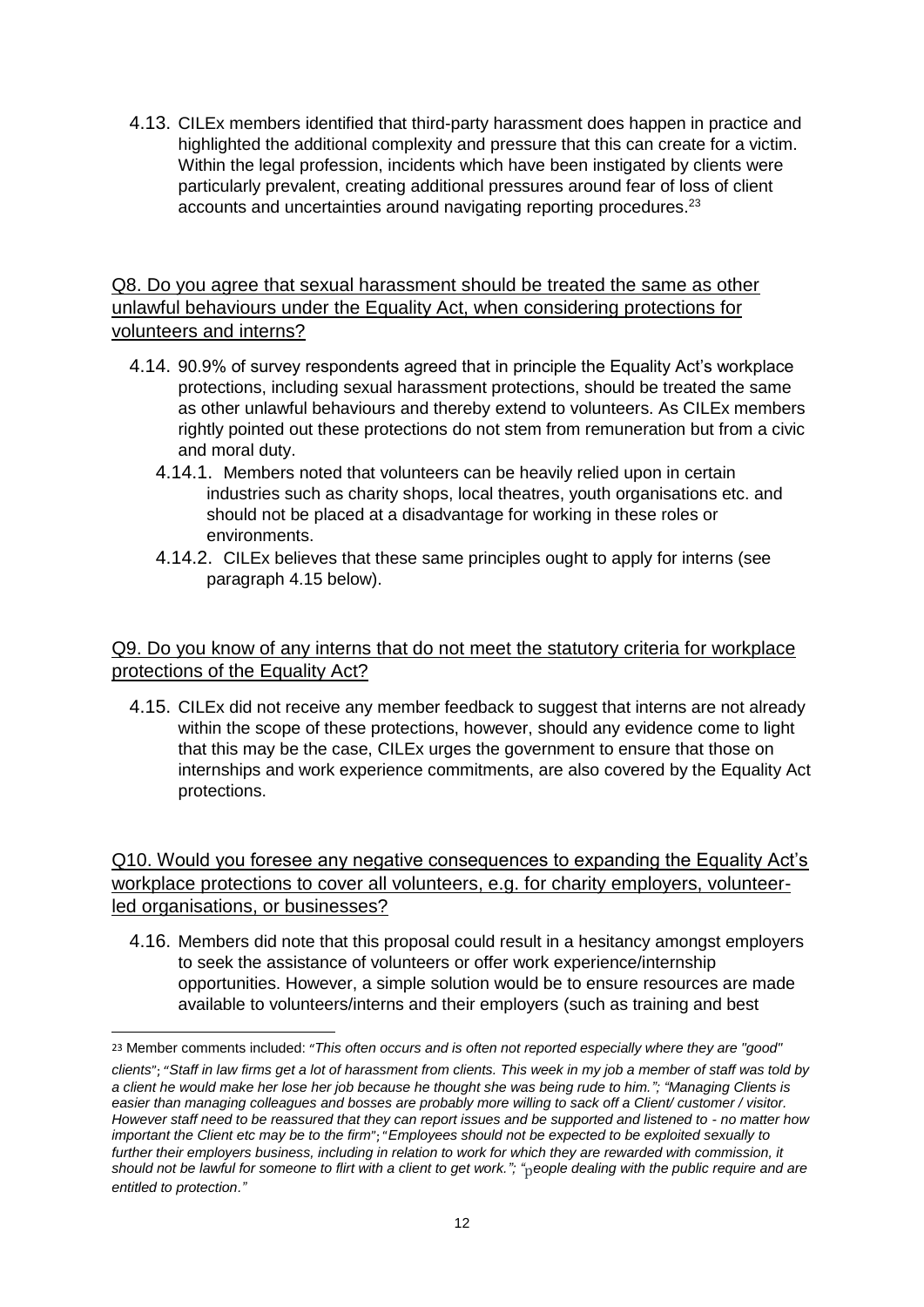practices) to instil these behaviours without imposing heavy cost burdens on either party. This is in keeping with CILEx's earlier recommendations calling for nonstatutory initiatives more generally so that employers and employees are better positioned to understand the legal rights and protections available.

#### Q11. If the Equality Act's workplace protections are expanded to cover volunteers, should all volunteers be included?

4.17. Whilst CILEx members appreciated the practical difficulties in extending these protections for ad hoc or one-off volunteering arrangements, there was a strong consensus that these protections ought to apply nonetheless.

#### Q12. Is a three-month time limit sufficient for bringing an Equality Act claim to an Employment Tribunal?

- 4.18. 79% of CILEx members agree or strongly agree that the current three-month limitation period is not sufficient for bringing a claim before the tribunal and in turn greatly undermines access to justice. CILEx is deeply concerned by the presence of this barrier to enforcement as it is already recognised that power imbalances in the workplace, coupled with fear of reprisal and stigma, make it challenging for victims to seek legal support and report incidents of harassment when they occur.
	- 4.18.1. Anecdotal evidence from members, including those drawing from their own experiences attested to this, <sup>24</sup> emphasising the need for enforcement processes to provide adequate time for victims to come to terms with what has happened (including dealing with difficult emotions such as denial, embarrassment or humiliation), time to seek prior guidance or support (including in the form of counselling or medical attention) before deciding how best to tackle the situation, and time to obtain necessary evidence/information (which may also warrant that internal workplace investigations take place first).
- 4.19. Enforcement mechanisms and processes ought to be sensitive to these barriers and the acute needs of victims who have often experienced traumatic, stressful and emotional events where discrimination, workplace bullying, or harassment has occurred. CILEx thereby provisionally agrees that the limitation period for bringing Equality Act claims ought to be reformed to a period of 6 months as a minimum to bring this in closer alignment with other employment-related claims.

<sup>1</sup> 24 Member comments included: *"I am currently dealing with a matter and it's taken me over 6 months to pluck up* 

*the courage to say something. I've missed the 3-month window and so there is no drive or pressure on the other side to handle my matter."; "It may take longer than that to gather evidence and obtain information from internal dep[artments]." ; "3 months is not sufficient for a number of reasons i.e. this behaviour can result in the victim becoming depressed and withdrawn which can delay a complaint. Equally as outlined above peer pressure and culture within a workplace can significantly impact the ability of a victim to feel brave enough to bring a claim, especially where the perpetrator is a manager or more senior."; "Sexual harassment and assault are very humiliating for the victims and very scary too. The fear and humiliation prevent victims from making any complaints in the initial stages of being subjected to such treatment. It's much later on, after receiving support from family and professionals (if they seek this support!) when the victim might feel able to report this and take action against it. Sometimes "later on" can mean years..."; "It can take courage to speak up about this type of matter and Claimant's may also require counselling or other medical treatment before feeling able to speak up."*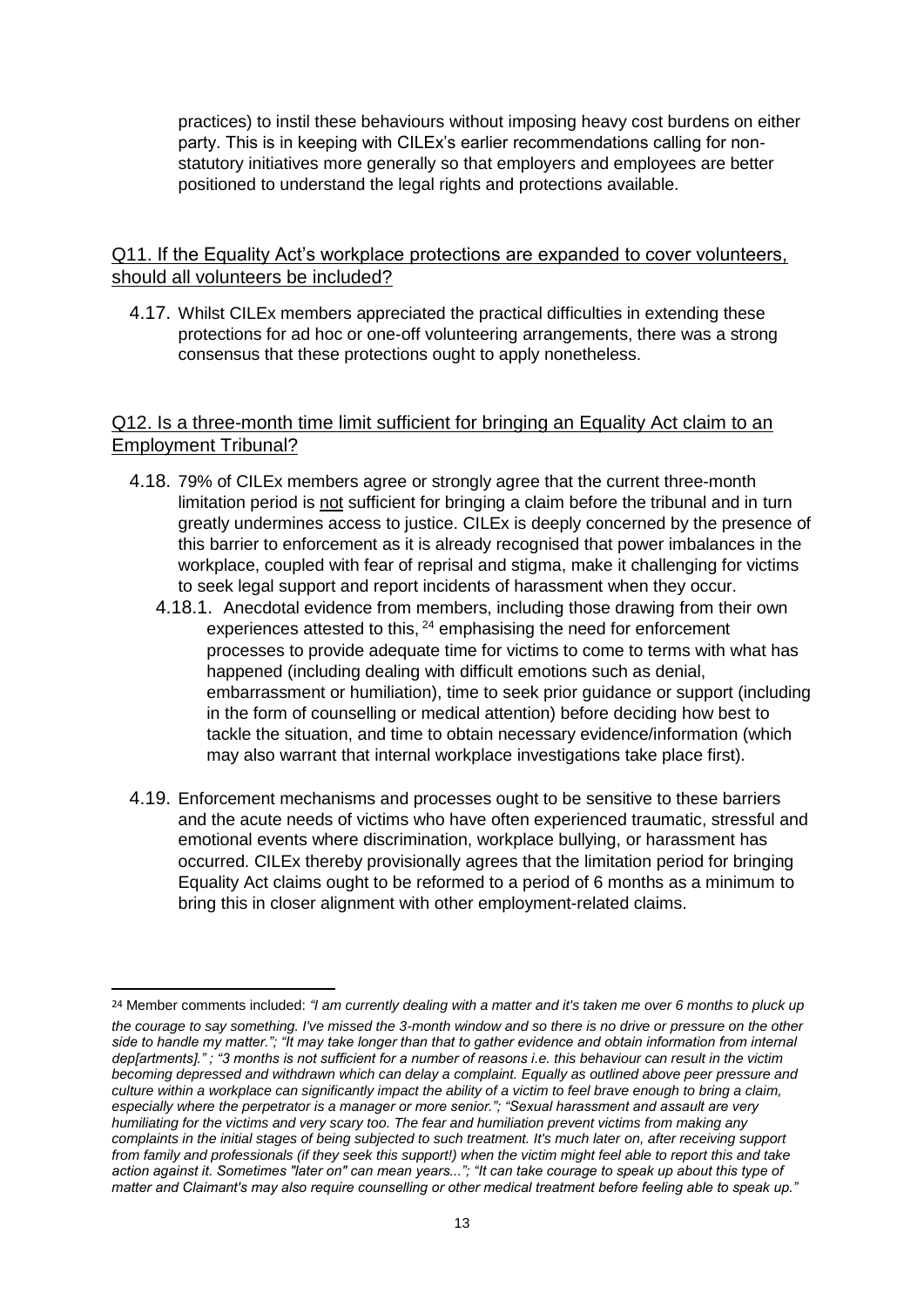4.19.1. That said, a period of 9-12 months was the average length favoured by survey respondents as reasonable for Equality Act claims, in recognition of the sensitivities involved in these cases.

## Q13. Are there grounds for establishing a different time limit for particular types of claim under the Equality Act, such as sexual harassment or pregnancy and maternity discrimination?

- 4.20. CILEx has previously called for additional flexibility for pregnant women to bring their case before the tribunal post-partum, so that pregnant women are not expected to undertake these enforcement procedures, which are often stressful and time consuming, whilst pregnant.<sup>25</sup> 86% of survey respondents agreed or strongly agreed with this proposal.
	- 4.20.1. One member shared her own experiences of trying to challenge workplace discrimination whilst pregnant, including fears that this might impact upon her professional reputation in the long-term upon return-to-work:

*"I have personal experience whereby a former employer of mine retracted return to work terms whilst I was on maternity leave which I had agreed with them prior to going on maternity leave. This was discriminatory as another employee had the terms that I had agreed with them. As a result, I did not return to work for that firm and found another job. I was left feeling upset, vulnerable, stressed and angry but I did not have the energy at the time to bring a claim and was worried that my professional reputation would be tarnished by information being leaked on the local grapevine to suggest I was "trouble". Despite that being over 21 years ago I remain disappointed with myself that I did not bring them to account. I imagine it is not unusual for mid-grade employees to find themselves in such a position whereby they wish to preserve a professional reputation and therefore fail to pursue claims for fear of it affecting their future career prospects."*

- 4.20.2. Amongst survey comments was the consideration that discrimination in these circumstances may only come to light once the woman returns to work despite the discriminatory action having taken place during her maternity leave. Enforcement procedures must be sensitive to these concerns and able to cater for such likelihoods.
- 4.20.3. However, it was suggested that the time limitations imposed post-partum still need to be somewhat limited to an appropriate and sensible length of time to ensure that victims are encouraged to report improper behaviour as soon as possible.
- 4.21. Other potential areas raised which could warrant an extended limitation periods (in addition to instances of pregnancy or maternity) included: situations where the victim has suffered mental health issues; discrimination on the grounds of ill-health or disability; and constructive dismissal.

<sup>1</sup> <sup>25</sup> See footnote 1.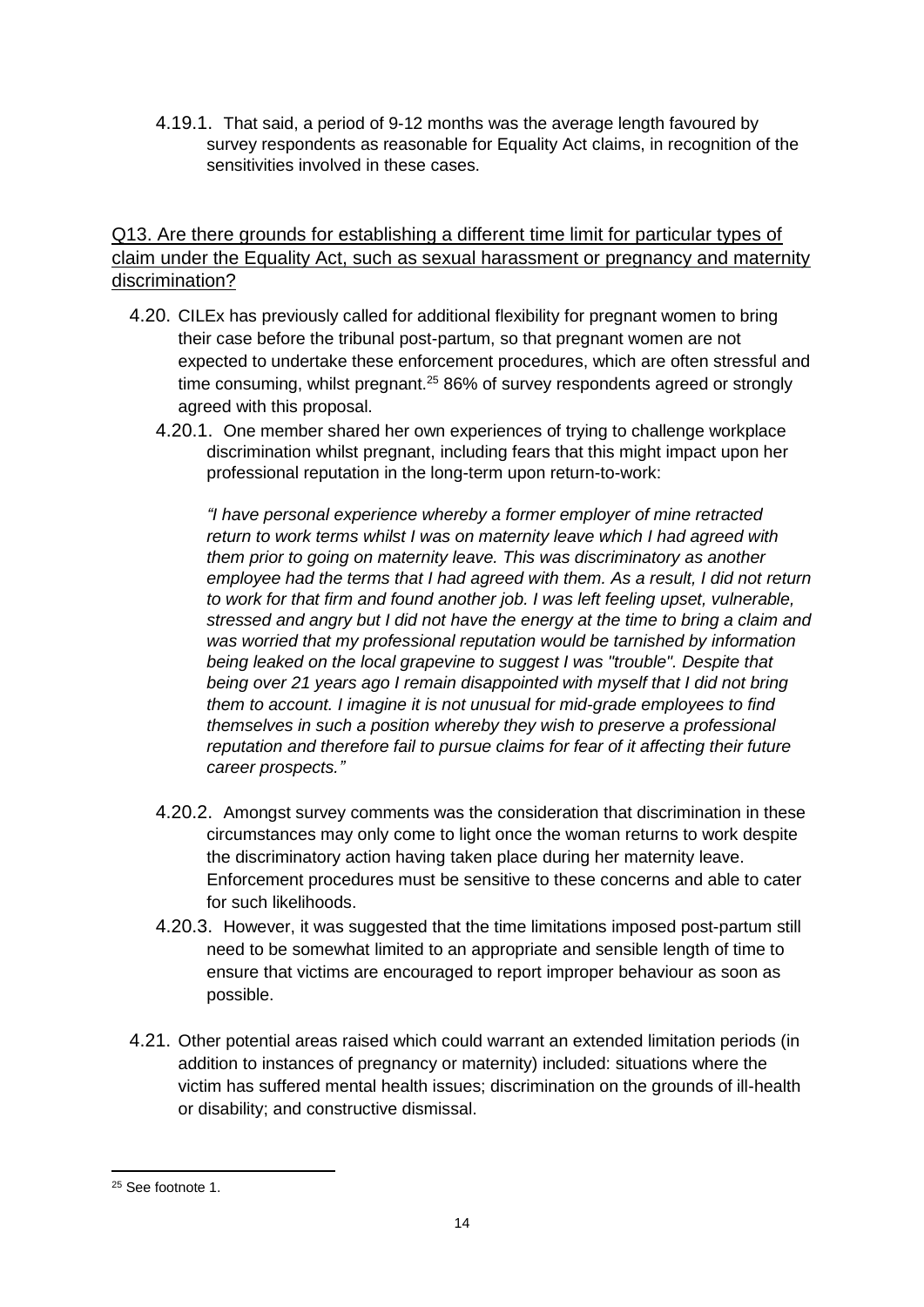- 4.22. However, it is arguable that extended limitation periods are needed more generally in the current climate, owing to the absence of greater public awareness and access to legal aid for enforcing employment protections.<sup>26</sup>
	- 4.22.1. This is also in consideration of wider problems that have arisen around employment tribunals. CILEx strongly advocates for wider reforms to help strengthen the tribunal as an avenue for recourse, including: providing the tribunal with powers to enforce its own orders; removing arbitrary technicalities which have prevented 'workers' from having their cases heard; simplification of processes and access to legal aid.<sup>27</sup> These reforms to tribunal processes are not only needed in the context of Equality Act claims but wider employment related matters.<sup>28</sup>

#### Q14. If time limits are extended for Equality Act claims under the jurisdiction of the Employment Tribunal, what should the new limit be?

4.23. Please see above for CILEx's response to this answer (paragraph 4.19.1)

## Q15. Are there any further interventions the Government should consider to address the problem of workplace sexual harassment?

- 4.24. CILEx members identified certain areas relating to sexual harassment that may have been overlooked within previous public discourse on this topic, including the presence of male sexual harassment, and the availability of legal advice/awareness of legal protections for those of whom English is not their first language.
- 4.25. As stated previously (paragraph 4.5) further interventions to be considered in addressing the problem of workplace harassment, include the need for nonlegislative initiatives to supplement the new proposed statutory duty. These initiatives should look to providing wider support and further reforms to (a) better educate employers on measures for preventing workplace harassment; (b) address structural inequalities within workplace environments which have led to institutionalised behaviours conducive to these issues, and (c) more generally instigate the culture change needed to safeguard against harassment at a wider societal level.

<sup>26</sup> One member commented: *"To be frank I believe extended time limits should apply to all aspects. For a number of people the realisation that behaviour is discriminatory/unfair etc comes long after and usually as a result of someone pointing this out. For others the focus on just getting through the day or finding another job outweighs the desire to assert their rights. There should be extended time periods and better information for employees on all matters of rights within the workplace."*

<sup>&</sup>lt;sup>27</sup> Please see paragraph 3.5 above.

<sup>28</sup> Anecdotal evidence provided by members support this finding: "*The tribunal process is complicated and can be expensive in cases where someone has lost their job. I am aware of instances of constructive dismissal and harassment that have not been pursued by friends due to a lack of funding and understanding of the process themselves"; "The two-year rule. I was involved in a case where a CEO was harassing an employee, but she had no recourse - she couldn't stay but had only been there 18 months, so she was not eligible to sue for constructive dismissal. As it was the CEO, no disciplinary action could be taken within the company."*